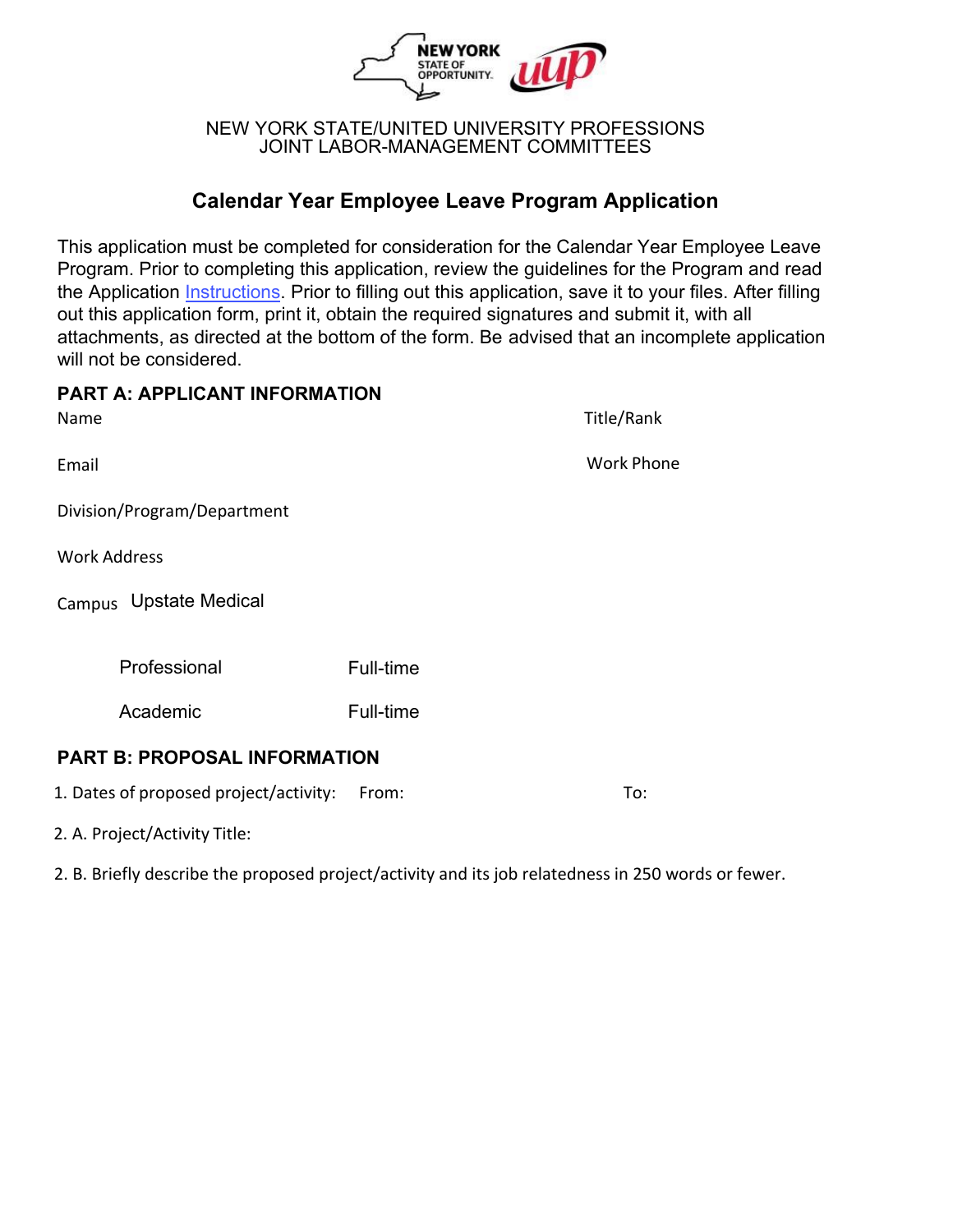## **PART C: BUDGET SUMMARY**

Complete only those sections that are applicable to your project or activity and specify the type of expenditure for each item. All expenditures must be itemized and justified.

A separate Budget Summary must be completed for each semester for which funding is being requested.

| Semester Date:<br>From:    |  | To:            |                            |                                                                          |          |             |  |
|----------------------------|--|----------------|----------------------------|--------------------------------------------------------------------------|----------|-------------|--|
| <b>Expenditures</b>        |  |                |                            | <b>Amount Requested From</b><br><b>NYS/UUP</b><br><b>Other</b><br>Campus |          |             |  |
|                            |  |                |                            | <b>Contributions</b>                                                     | Sources* | <b>JLMC</b> |  |
| <b>Replacement Salary:</b> |  | Amount: \$0.00 |                            |                                                                          |          | \$0.00      |  |
| <b>TOTAL REQUESTED</b>     |  |                |                            | \$0.00                                                                   | \$0.00   | \$0.00      |  |
|                            |  |                | <b>Campus Contribution</b> | $0.00\%$                                                                 | %        |             |  |

\*Identify Other Sources:

## THIS APPLICATION WILL NOT BE PROCESSED UNLESS THERE IS A MINIMUM 40% CAMPUS CONTRIBUTION

## **PART D: REQUIRED ATTACHMENTS**

All required attachments listed below must be submitted with the application.

| An updated brief curriculum vitae. |  |
|------------------------------------|--|
|------------------------------------|--|

A brochure, announcement, or other relevant material describing the project or activity.

A letter showing that the employee's project or activity has merit, that release time is necessary for coverage of the employee's work, and that a replacement will actually be hired.

A letter of endorsement for leave for the duration of the project or activity from the chief academic officer or designee.

A letter of endorsement by the campus president or designee and the UUP chapter president.

A letter from the campus president or designee indicating the campus's financial contribution of minimum of 40% of the cost of salary for a replacement for the duration of the leave. NYS/UUP Joint Labor-Management Committees' funds that have been awarded to the campus should not be included as part of the campus's contribution.